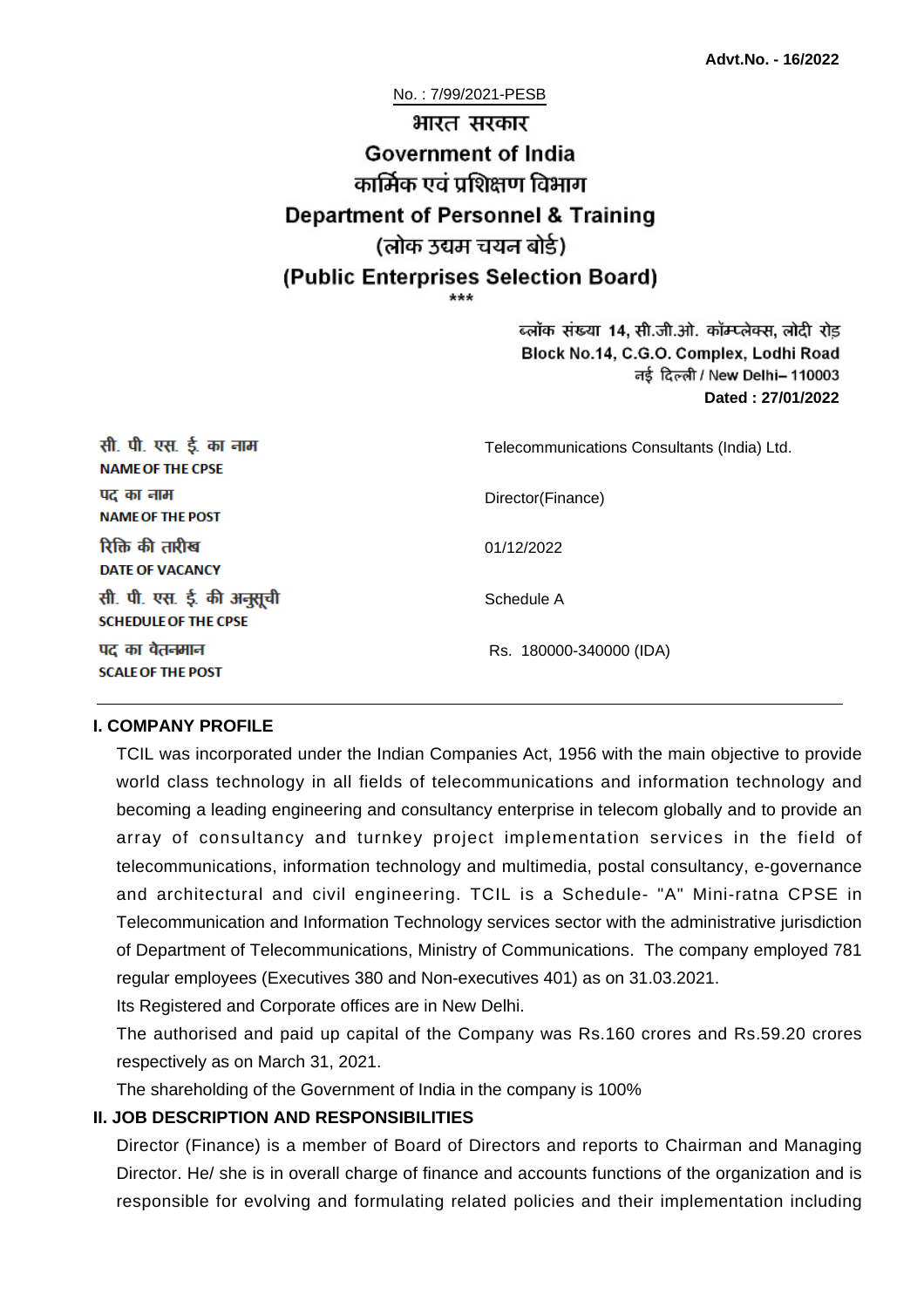Financial Planning, budgeting, costing, financial control, preparation of financial statements in compliance with corporate norms and statutory requirements.

## **III. ELIGIBILITY**

**1. AGE :** On the date of occurrence of vacancy (DOV)

| Age of superannuation 60 years |                                                                                             |                |                                                                                             |  |
|--------------------------------|---------------------------------------------------------------------------------------------|----------------|---------------------------------------------------------------------------------------------|--|
| <b>Internal</b>                |                                                                                             | <b>Others</b>  |                                                                                             |  |
| <b>Minimum</b>                 | <b>Maximum</b>                                                                              | <b>Minimum</b> | <b>Maximum</b>                                                                              |  |
| 45                             | 2 years residual service as on<br>the date of vacancy w.r.t. the<br>date of superannuation. | 45             | 3 years residual service as on<br>the date of vacancy w.r.t. the<br>date of superannuation. |  |

## **2. EMPLOYMENT STATUS:**

The applicant must, on the date of application, as well as on the date of interview, be employed in a regular capacity – and **not** in a contractual/ad-hoc capacity – in one of the followings:-

(a) Central Public Sector Enterprise (CPSE) (including a full-time functional Director in the Board of a CPSE);

(b) Central Government including the Armed Forces of the Union and All India Services;

(c) State Public Sector Enterprise (SPSE) where the annual turnover is \***Rs 2000 crore or more**;

(d) Private Sector in company where the annual turnover is **\*Rs 2000 crore or more**. **Preference would be given to candidates from listed Companies.**

(\* The average audited annual turnover of three financial years preceding the calendar year in which the post is advertised shall be considered for applying the approved limits)

## **3. QUALIFICATION:**

(i) The applicant should be a Chartered Accountant or Cost Accountant or a full time MBA/PGDM course with specialization in finance with good academic record from a recognized University/Institution. Preference would be given to Chartered Accountant.

(ii) Officers of Organized Group 'A' Accounts Services [i.e. Indian Audit and Accounts Service, Indian Defence Accounts Service, Indian Railway Accounts Service, Indian Civil Accounts Service, Indian P&T Accounts & Finance Service and Indian Cost Accounts Service] working in the appropriate level are exempted from these educational qualifications.

(iii) Further, applicants from the Central Govt./Armed Forces of the Union/All India Services, will also be exempted from the educational qualifications as per (i) above provided the applicants have 'the relevant experience' as mentioned in Para 4(iii) below.

In respect of applicants from Organized Group 'A' Accounts Services/Central Government/Armed Forces of the Union/All India Services, Chartered Accountant/Cost Accountant/MBA/PGDM will be a desirable educational qualification.

## **4. EXPERIENCE:**

(i) The applicant should have at least five years of cumulative experience at a senior level during the last ten years in the area of Corporate Financial Management and Accounts in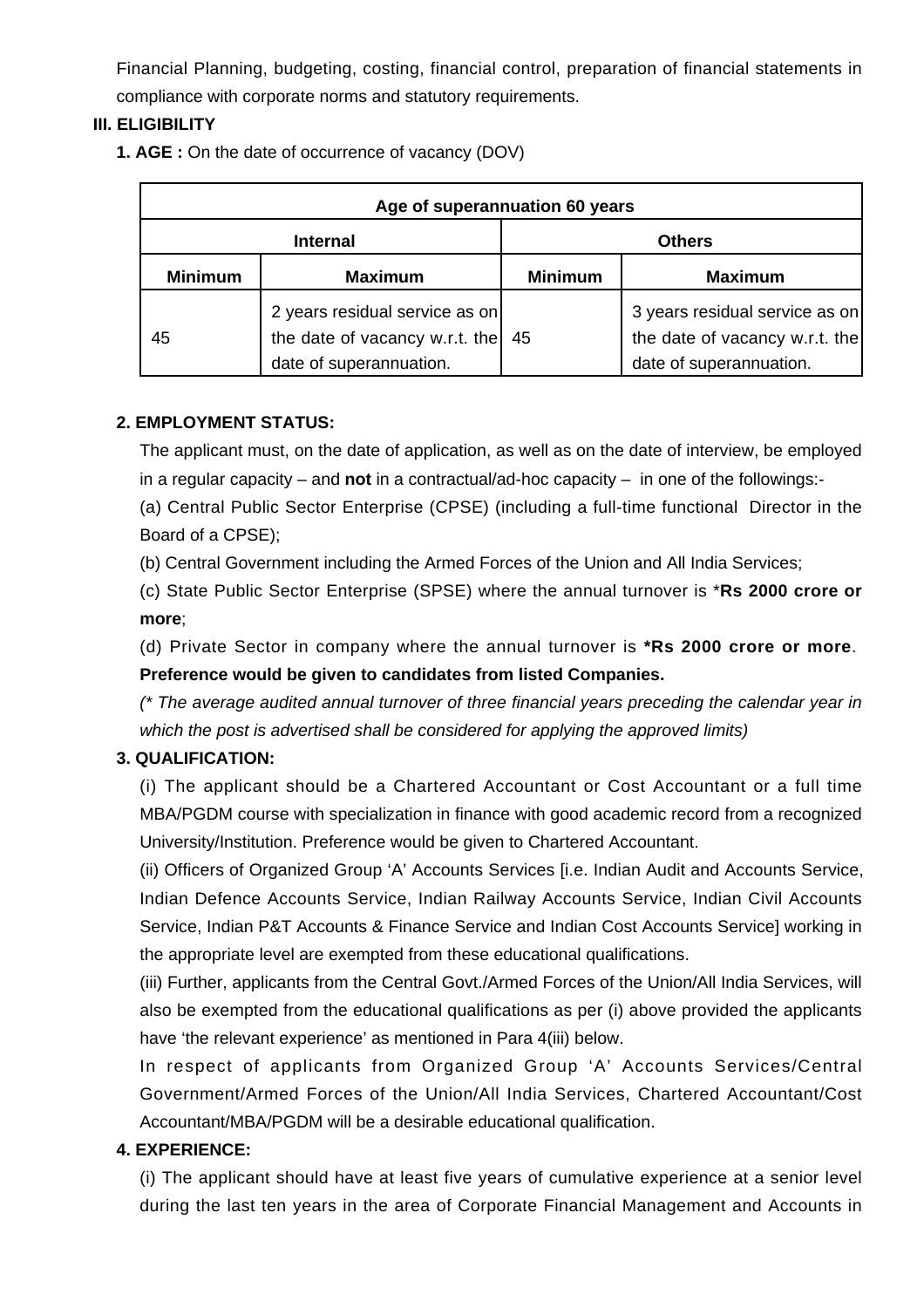an organization of repute.

(ii) Applicants from Organized Group 'A' Accounts Services should have at least five years cumulative experience at a senior level during the last ten years in the area of Corporate Financial Management/Accounts.

(iii) 'The relevant experience' in respect of applicants from Central Government/Armed Forces of the Union/All India Services would include at least seven years of cumulative experience at a senior level during the last ten years in the area of Corporate Financial Management/Accounts.

## **5. PAY SCALE:**

## **(a)Central Public Sector Enterprises-**

## **Eligible Scale of Pay**

- (i) Rs. 7250-8250 (IDA) Pre 01/01/1992
- (ii) Rs. 9500-11500 (IDA) Post 01/01/1992
- (iii) Rs. 20500-26500 (IDA) Post 01/01/1997
- (iv) Rs. 51300-73000 (IDA) Post 01/01/2007
- (v) Rs. 120000-280000 (IDA) Post 01.01.2017
- (vi) Rs. 18400-22400 (CDA) Pre-revised post 01.01.1996
- (vii) Rs. 37400-67000 + GP 10000 (CDA) post 01.01.2006
- (viii) Rs. 144200-218200 (Level 14) CDA post 01.01.2016

The minimum length of service required in the eligible scale will be one year for internal candidates, and two years for others as on the date of vacancy.

**(b)**

**(i) Applicants from Central Government / All India Services** should be holding a post of the level of Joint Secretary in Government of India or carrying equivalent scale of pay on the date of application.

**(ii) Applicants from the Armed forces of the Union** should be holding a post of the level of Major General in the Army or equivalent rank in Navy/Air Force on the date of application.

**(c)**

 **Applicants from State Public Sector Enterprises/ Private Sector** should be working at Board level position or at least a post of the level immediately below the Board level on the date of application.

# **6. CONDITION OF IMMEDIATE ABSORPTION FOR CENTRAL GOVERNMENT OFFICERS**

Central Government Officers, including those of the Armed Forces of the Union and the All India Services, will be eligible for consideration only on immediate absorption basis.

## **IV. DURATION OF APPOINTMENT**

The appointment shall be for a period of five years from the date of joining or upto the date of superannuation or until further orders, whichever is earlier.

## **V. SUBMISSION OF APPLICATIONS**

**Applicants should submit their applications on-line only as per the format.**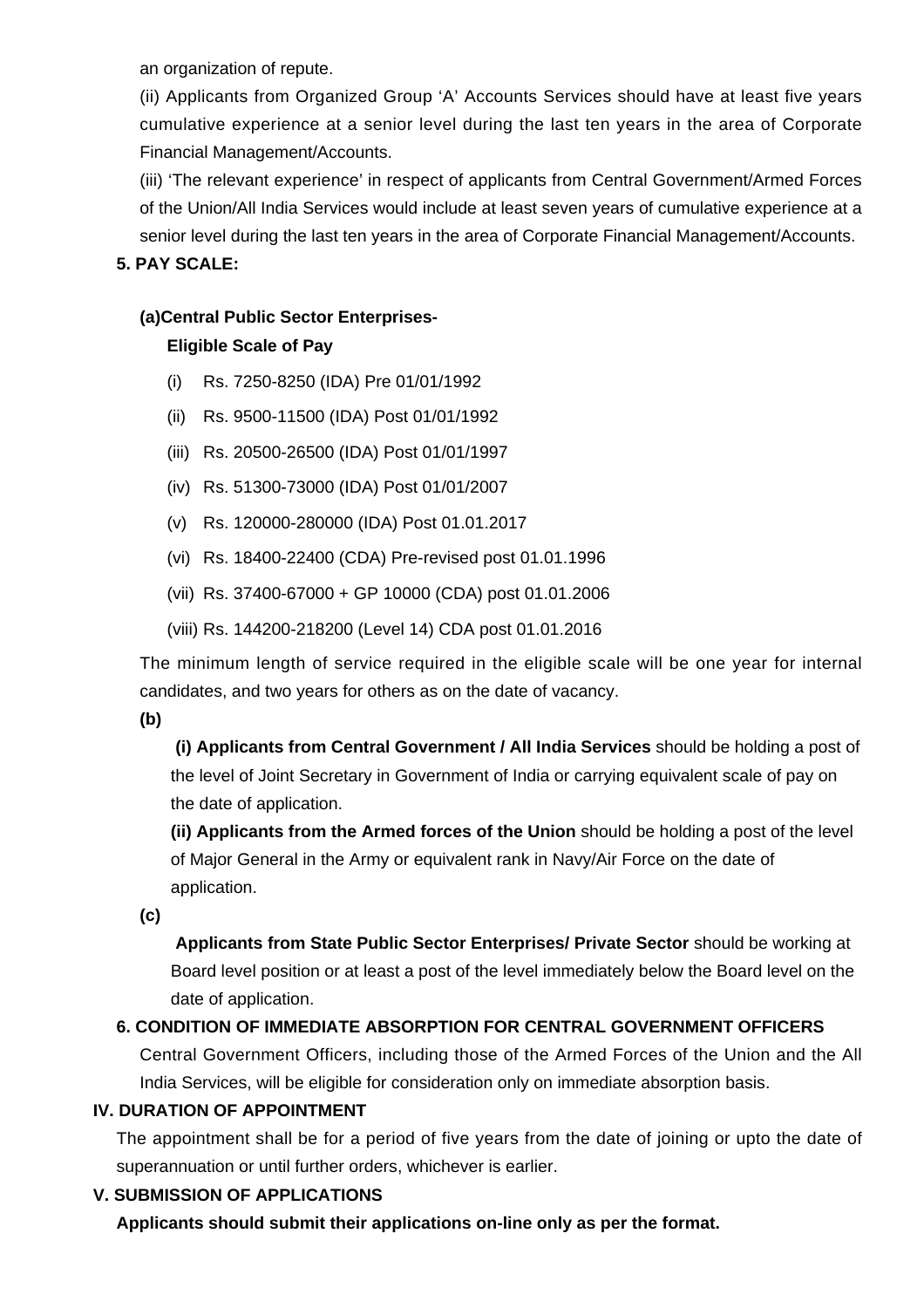**1.** The applicants should submit their applications through proper channel as follows:

(a) Government Officers, including those of the Armed Forces of the Union and All India Services: through Cadre Controlling authority;

(b) CMDs/MDs/Functional Directors in CPSE: through the concerned Administrative Ministry;

(c) Below Board level in CPSE: through the concerned CPSE;

(d) CMDs/MDs/Functional Directors in State PSE: through the concerned Administrative Secretary and Cadre Controlling Authority, if any, of the State Government;

(e) Below Board level in SPSE: through the concerned SPSE;

(f) Private Sector: directly to the PESB.

**2.** Applicants from Private Sector must submit the following documents along with the application form:

(a) Annual Reports of the Company in which currently working for the 3 financial years preceding the calendar year in which the post is advertised **(please provide URL or attach/enclose copies);**

(b) Whether the company is listed or not; if yes, the documentary proof **(please provide URL or attach/enclose copies);**

(c) Evidence of working at Board level or at least a post of the level immediately below the board level;

(d) Self-attested copies of documents in support of age and qualifications;

(e) Relevant Jobs handled in the past with details.

## **VI. UNDERTAKING BY THE APPLICANT**

An applicant has to give an undertaking as a part of the application that he/she will join the post, if selected. If an applicant does not give such undertaking, the application would be rejected.

## **1. For candidates from Central Government/Armed Forces of the Union/ All India Services**

(a) The appointment is on immediate absorption basis.

(b) If a candidate conveys his/her unwillingness to join after the interview is held, he/she would be debarred for a period of two years from the date of interview, for being considered for a Board level post in any CPSE.

(c) Further, if a candidate conveys his/her unwillingness to join after the issue of offer of appointment, he/she would be debarred for a period of two years from the date of offer of appointment for being considered for a Board level post in any CPSE.

## **2. For candidates from CPSE**

a. If a candidate conveys his/her unwillingness to join after the interview is held, he/she would be debarred for a period of two years from the date of interview, for being considered for a Board level post in any CPSE other than the one to which the candidate belongs.

b. Further, if a candidate conveys his/her unwillingness to join after the issue of offer of appointment, he/she would be debarred for a period of two years from the date of offer of appointment for being considered for a Board level post in any CPSE other than the one to which the candidate belongs.

## **3. For candidates from SPSE/ Private Sector**

a. If a candidate conveys his/her unwillingness to join after the interview is held, he/she would be debarred for a period of two years from the date of interview, for being considered for a Board